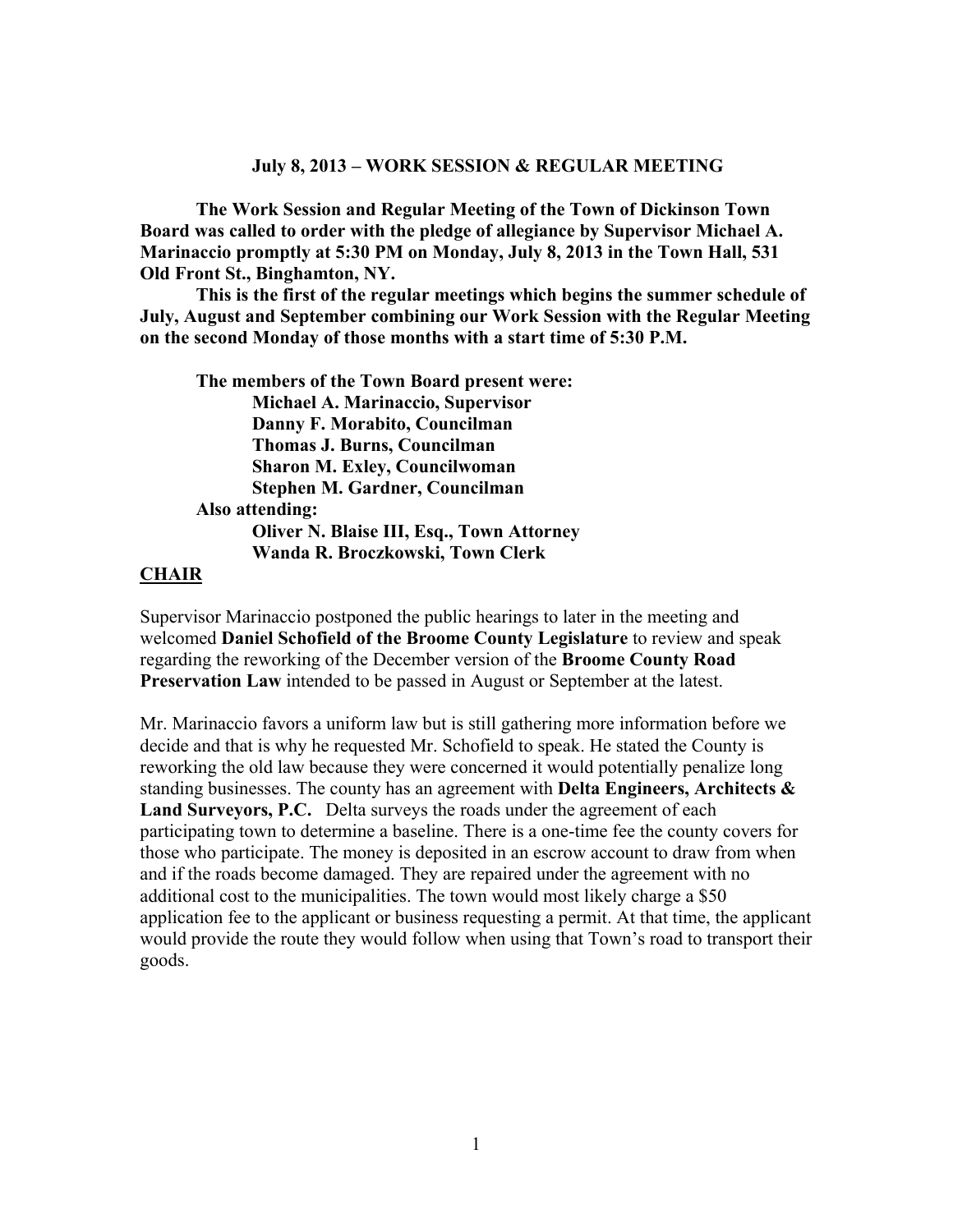Board members questions were answered and according to Mr. Schofield we realize policing is the problem. We know our roads and can identify if repairs would be needed, and he admitted you learn as you go. Under the **Delta Plan** the engineers come back to do updates with no future cost to us. The discussion continued for about 15 minutes. All in all Attorney Blaise and Supervisor Marinaccio feel it is a good program for all of the towns because the County and the Towns do not have the staff to do these road reviews. Supervisor Marinaccio thanked Mr. Schofield for his time to speak with us this evening.

# **CHAIR**

## **SUPERVISOR'S REPORT**

Supervisor Marinaccio welcomed everyone and gave his report for the month of July. His report will be placed on file. Here are some highlights:

- Mr. Marinaccio attended a meeting of the **NY Tax Free Zones** which was held at BCC on June 11, 1PM. **Deputy Secretary of State for Local Government, Dede Scozzafava,** was the presenter. Mr. Marinaccio voiced his concerns regarding negative effects on existing businesses, employees not paying income tax, and taking up much needed space on campuses.
- Our tentative 2013 State Equalization rate is 65.00
- $\blacksquare$  Mr. Marinaccio reported there is a July 25<sup>th</sup> meeting scheduled for the Association of Towns & Villages. He is encouraging everyone to attend this meeting. The focus will be on the statements made by Conklin and Windsor supervisors regarding pulling out of the **New York State Association of Towns** and forming our own association. This is a bad idea in the view of Supervisor Marinaccio and he also believes that the agenda for these supervisors focuses on gas drilling. He voiced his opposition to this movement and he believes that most towns and villages agree with Mr. Marinaccio.
- **Maria Zobniw Day** July 23rd at 10:00.
- **NYSEG** warning letters- 354 Prospect St. warned of discontinuation of service due to unpaid bill of \$904.43.
- Code violations  $-3$  were issued. They varied from camper parked too close to road, garbage on front porch, washer in side yard, and grass in excess of 10 inches.
- Dog Control Officer's report None on file as of today.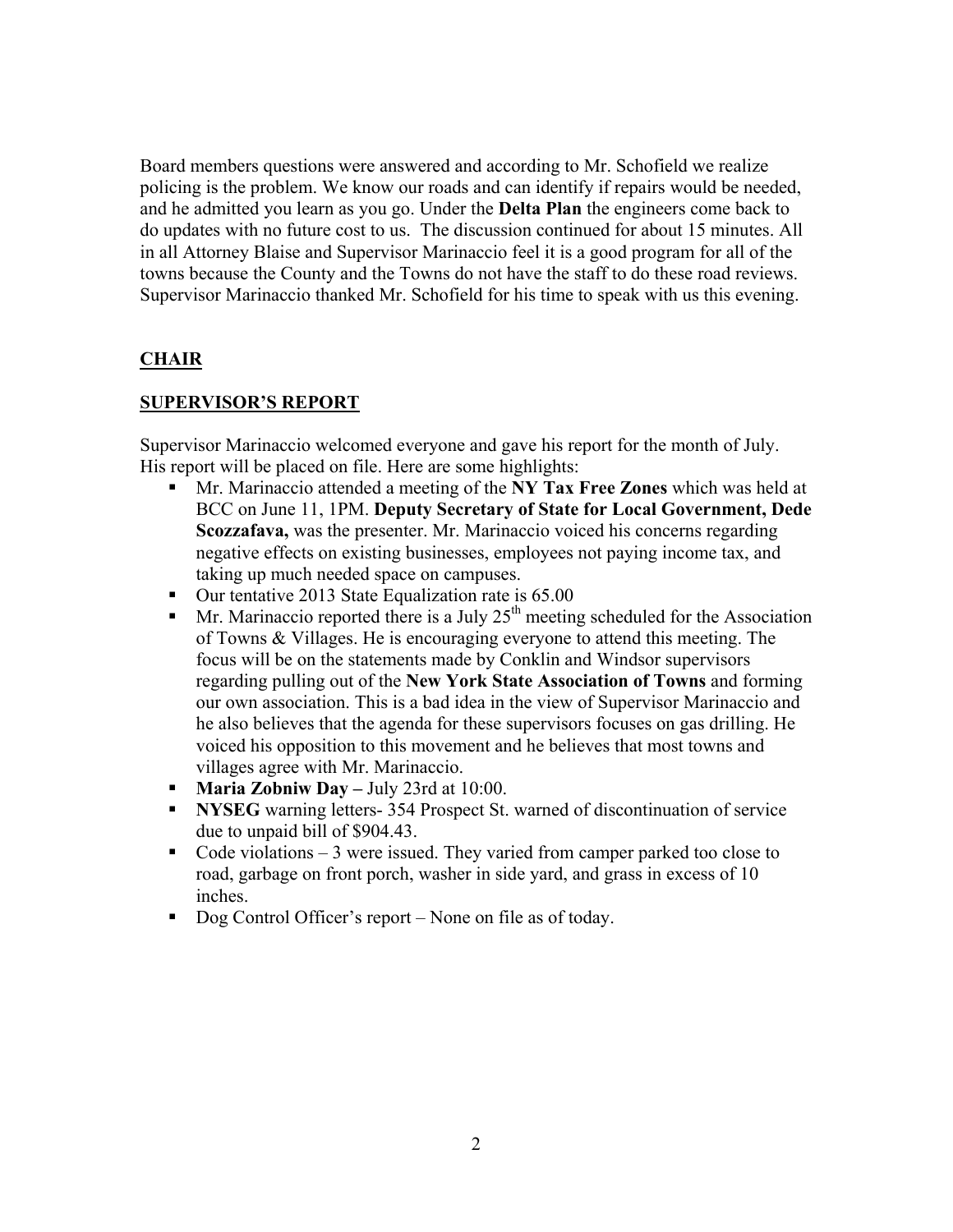## **PUBLIC HEARING(S)**

# **NEW SEWER RATES AND REVISE BILLING FROM TRI-ANNUAL TO QUARTERLY**

The public hearing was opened at 5:55 PM by Supervisor Marinaccio regarding a Local Law pertaining to **New Sewer Rates and revise billing from Tri-Annual to Quarterly.**  Attorney Blaise explained the rationale behind this is the \$200,000 **BINGHAMTON-JOHNSON CITY JOINT SEWAGE TREATMENT FACILITIES (BJCJST)** deficit the Town received for the damage done due to the collapse of one of the walls a few years ago is the reason and that the **FEMA** money to recover costs of flood damage to the plant is not yet available. It is not us; it is the BJCJST plant that is responsible for the rise in rates. The new rate will be \$7.50 after the first 100 cubic feet of water used. Resident Leonard Gee, the only resident present at the hearing, asked "if there would be an opportunity to change this rate in the future?" The response was "No"; we cannot depend on the charges that the Town is assessed by the **BJCJST**.

Supervisor Marinaccio offered an idea and possibility of the Town of Chenango to allow us to hook into their sewage treatment facility at minimum for a few of our areas such as Sunrise Terrace and Chenango Shores. Per Mr. Blaise, legally we and the other municipalities are stuck under the current contract.

Councilman Morabito wondered if we can get them (**BJCJST**) on not keeping with the contract terms and on default of the contract. It would be based on incorrect billing, no backup details of refunds, construction jobs poorly engineered or constructed over the past 10 years. Could we not list these points with a judge? The accounting data is important, which Mr. Blaise says may give us some leverage. We have never ever experienced an increase like this. It feels like us letting down the residents. The billing will go to quarterly. We don't charge a maintenance cost or fee. After review of the proposed local law by attorney Blaise the public hear was closed at 6:12 PM.

## **ELIMINATION OF PLASTIC BAGS AS PERMITTED RECEPTACLES UNDER SOLID WASTE MANAGEMENT LOCAL LAW**

The public hearing was opened at 6:13 PM by Supervisor Marinaccio regarding a Local Law pertaining to **elimination of plastic bags as permitted receptacles under Solid Waste Management local law** 

Attorney Blaise reviewed the rational for the purpose of revising the current law to eliminate plastic bags requiring garbage be placed in receptacles. Numerous residents have lodged complaints of torn and broken bags, and the potential of dogs and animals getting into the debris strewing garbage over resident's properties.

The public hearing was closed at 6:15 PM.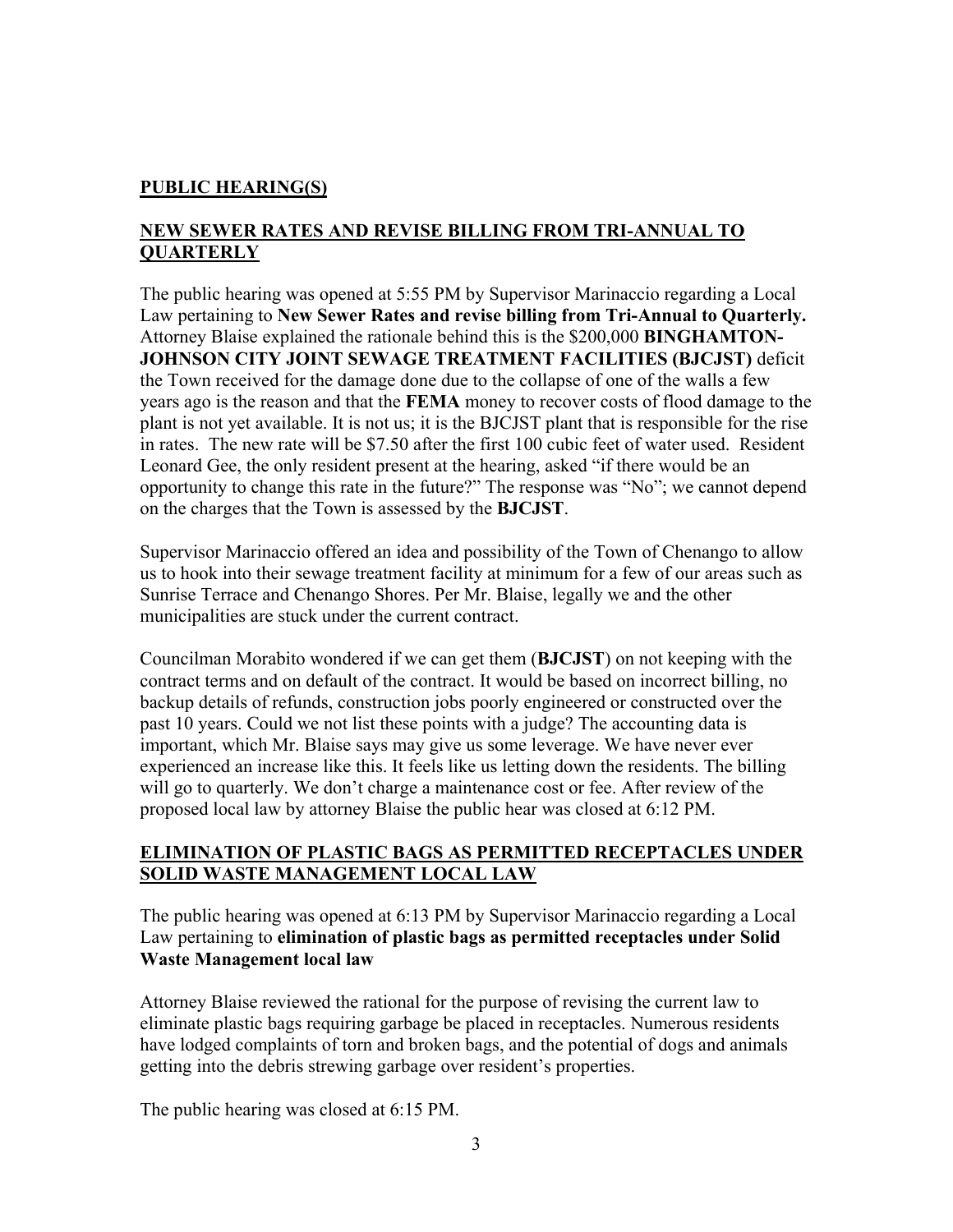## **PUBLIC COMMENTS**

Supervisor Marinaccio asked if anyone had any questions or concerns before we started the meeting. There were none.

# **REGUALR MEETING**

At this time the regular business commenced at 6:16 PM.

# **APPROVAL OF MINUTES**

On a motion by Councilman Gardner, seconded by Councilwoman Exley to approve as corrected with minor corrections to the Work Session June 3, 2013 and Regular Meeting Minutes of June 10, 2013. Also we will resume providing hard copies to the board members. All in favor. Vote -5 Ayes, Nays-0.

# **ABSTRACT #7**

Abstract Summary of Audited Vouchers for Funds in the amount of \$455,211.19. Supervisor Marinaccio requested we go back to distributing hard copies to all board members. On Motion from Councilman Burns, seconded by Councilman Morabito to approve. Vote  $Ayes - 5$ , Nays  $- 0$ .

 Supervisor Marinaccio voting Aye Councilman Morabito Aye Councilman Burns voting Aye Councilwoman Exley voting Aye Councilman Gardner voting Aye Unanimously passed and noted as duly adopted.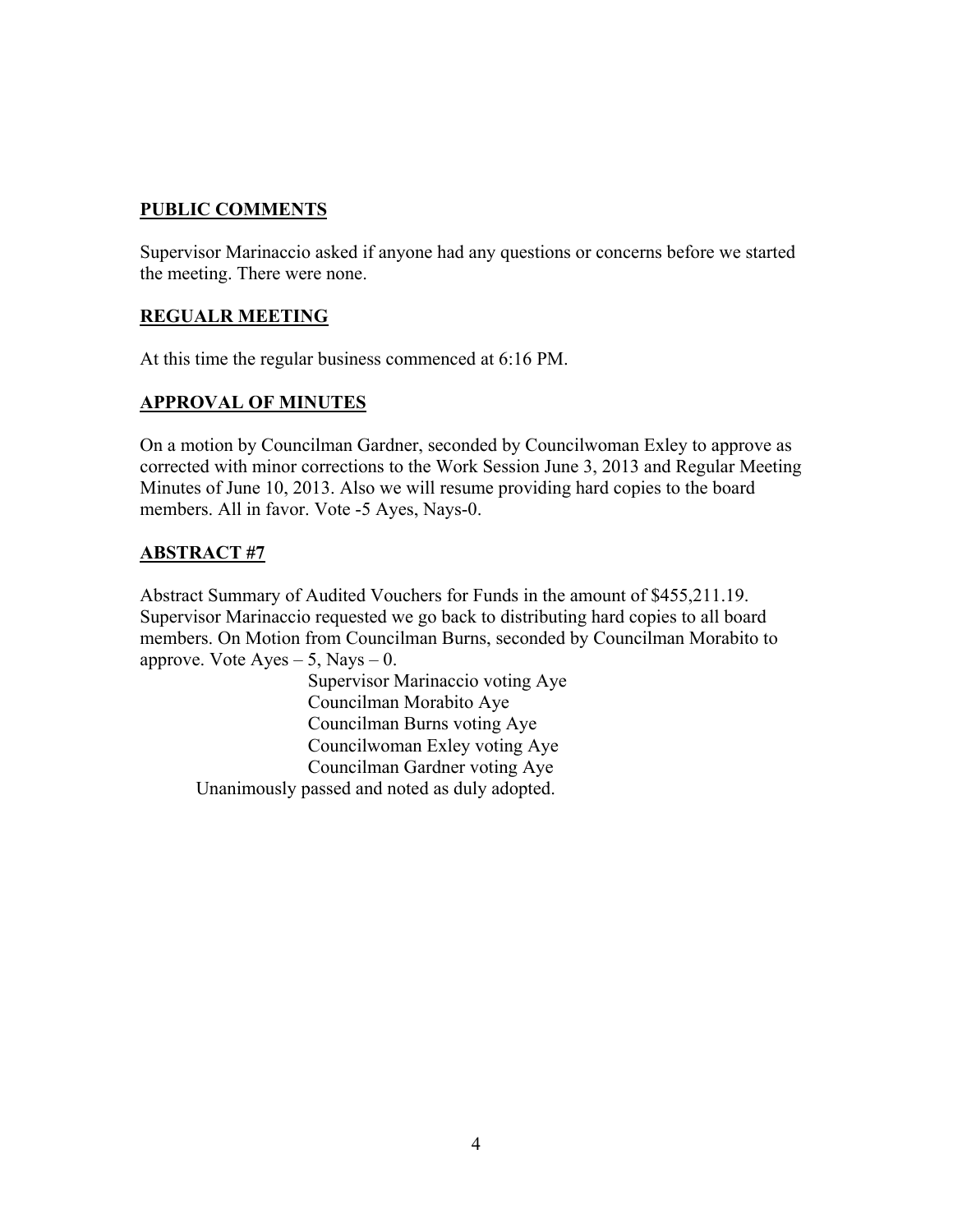#### **ATTORNEY**

#### **RESOLUTION 2013-24**

The following Resolution was offered by Councilman Gardner, who moved its adoption, seconded by Councilwoman Exley to wit:

BE IT RESOLVED, by the Town Board of the Town of Dickinson, Broome County, New York as follows:

**Negative environmental impact pursuant to SEQRA re: local law revising sewer rates and changing from tri-annual to quarterly billing** 

The question of adoption of the foregoing Resolution was duly put to a vote on roll call which resulted as follows: All in favor. Vote Ayes  $-5$ , Nays  $-0$ .

> Supervisor Marinaccio voting Aye Councilman Morabito voting Aye Councilman Burns voting Aye Councilwoman Exley voting Aye Councilman Gardner voting Aye

All in favor: Resolution attached

#### **RESOLUTION 2013-25**

 The following Resolution was offered by Councilman Morabito, who moved its adoption, seconded by Councilman Burns to wit:

BE IT RESOLVED, by the Town Board of the Town of Dickinson, Broome County, New York as follows:

**Approving local law revising sewer rates and changing from tri-annual to quarterly billing.** The question of adoption of the foregoing Resolution was duly put to a vote on roll call which resulted as follows: All in favor. Vote  $Ayes - 5$ , Nays  $-0$ .

> Supervisor Marinaccio voting Aye Councilman Morabito voting Aye Councilman Burns voting Aye Councilwoman Exley voting Aye Councilman Gardner voting Aye

All in favor: Resolution attached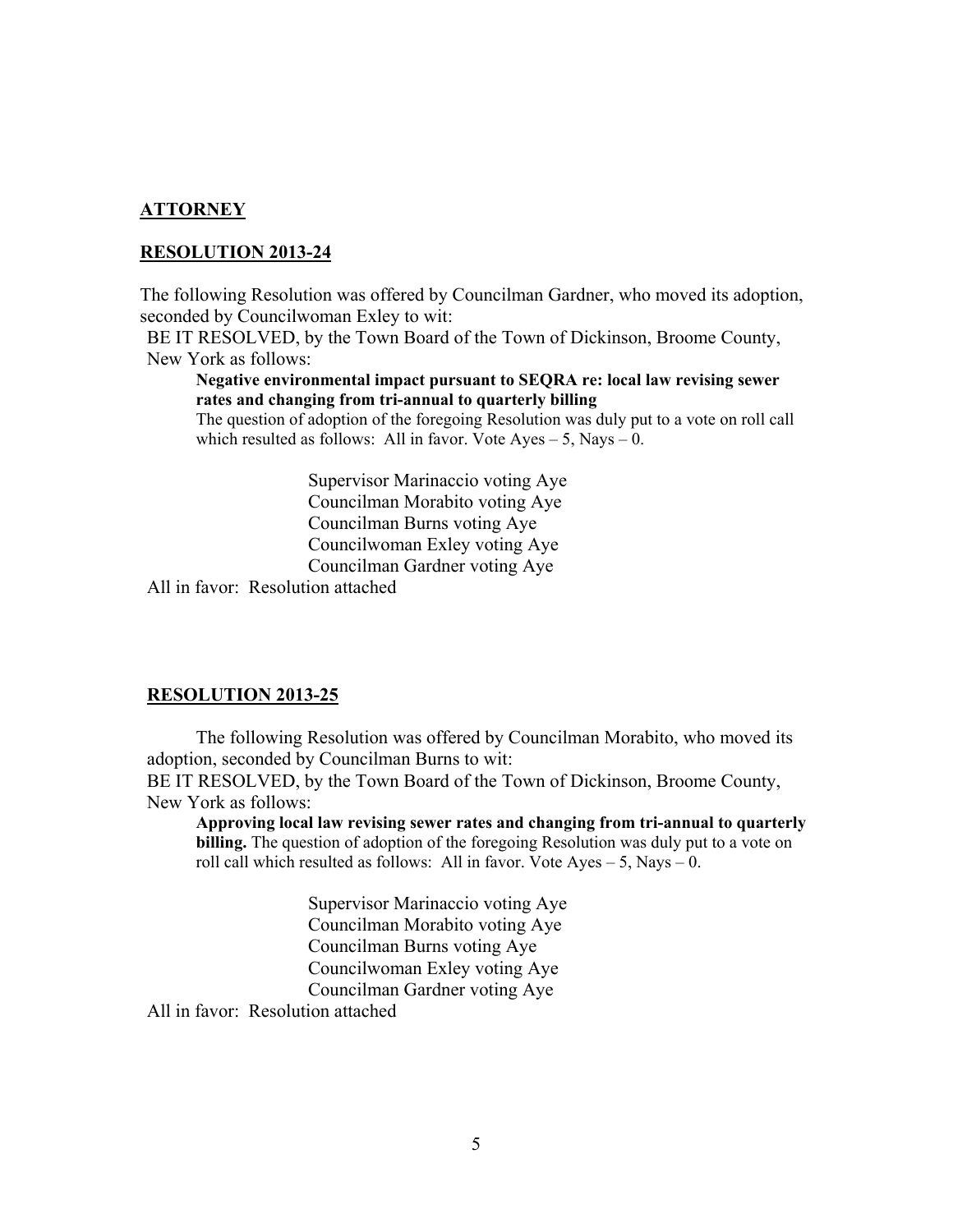#### **RESOLUTION 2013-26**

 The following Resolution was offered by Councilman Gardner, who moved its adoption, seconded by Councilwoman Exley to wit:

BE IT RESOLVED, by the Town Board of the Town of Dickinson, Broome County, New York as follows:

**Negative environmental impact pursuant to SEQRA re: eliminating plastic bags as receptacles under solid waste management local law.** The question of adoption of the foregoing Resolution was duly put to a vote on roll call which resulted as follows: All in favor. Vote Ayes  $-5$ , Nays  $-0$ .

> Supervisor Marinaccio voting Aye Councilman Morabito voting Aye Councilman Burns voting Aye Councilwoman Exley voting Aye Councilman Gardner voting Aye

All in favor: Resolution attached

#### **RESOLUTION 2013-27 – TABLED**

 The following Resolution was offered by Councilwoman Exley, who moved its adoption, seconded by Councilman Gardner to wit:

BE IT RESOLVED, by the Town Board of the Town of Dickinson, Broome County, New York as follows:

**Local law eliminating plastic bags as receptacles under solid waste management local law.** Councilman Morabito is against the enforcement of it and feels it would be difficult to police. Right now this is only is in effect in Garbage District No. 1 and extensions 1 and 2. A 25 minute discussion followed and thus it led to the tabling of this resolution. A motion was made to withdrawn by Councilwoman Exley and a seconded motion to withdrawn by Councilman Gardner. The question of adoption of the foregoing resolution is tabled.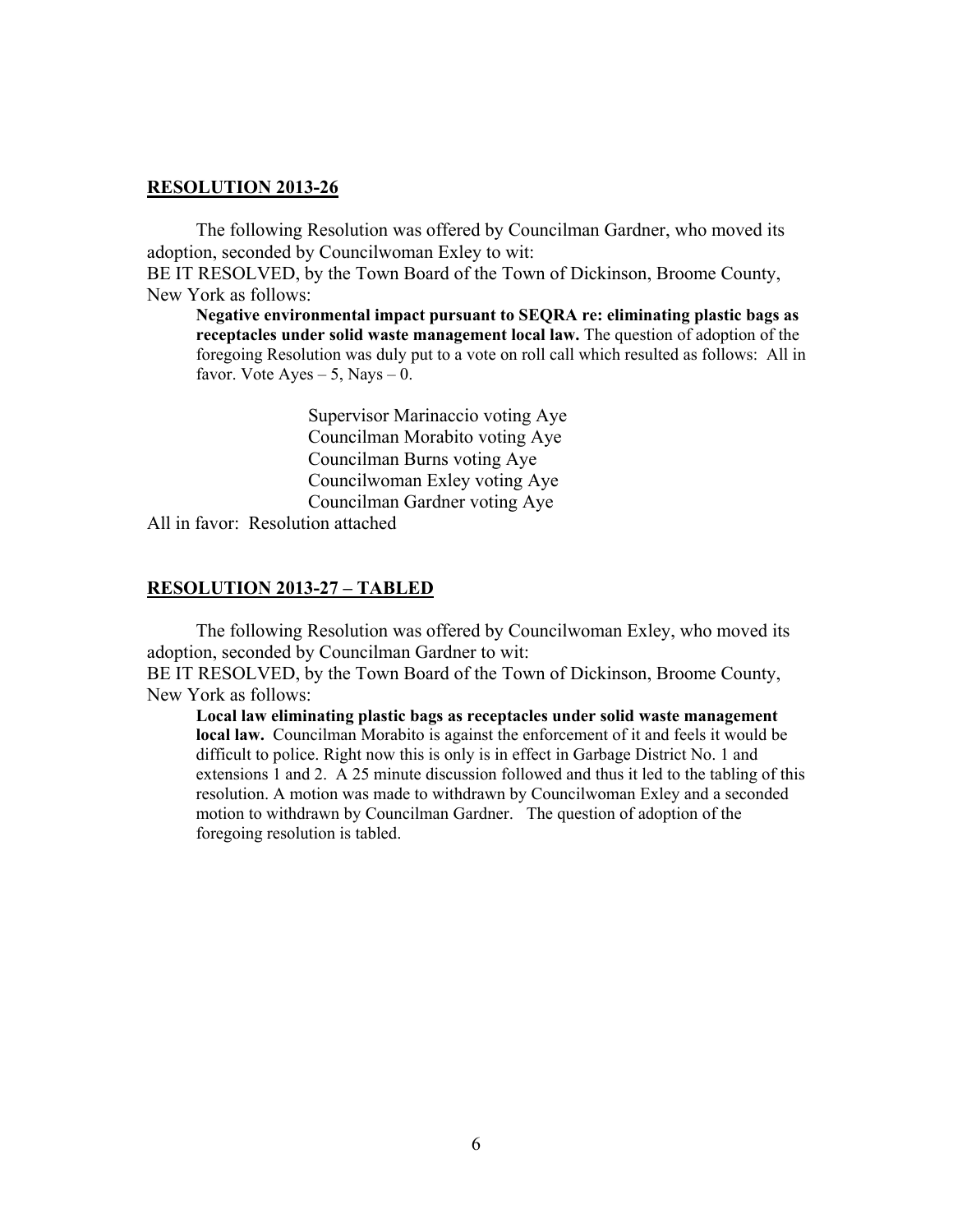### **RESOLUTION 2013-28**

 The following Resolution was offered by Councilman Gardner, who moved its adoption, seconded by Councilwoman Exley to wit: BE IT RESOLVED, by the Town Board of the Town of Dickinson, Broome County, New York as follows:

**The Governing Body of the Jurisdiction Name authorizing the adoption of the Broome County Multi-Jurisdictional All-Hazard Mitigation Plan** 

The question of adoption of the foregoing Resolution was duly put to a vote on roll call which resulted as follows: All in favor. Vote  $Ayes - 5$ , Nays  $- 0$ .

> Supervisor Marinaccio voting Aye Councilman Morabito voting Aye Councilman Burns voting Aye Councilwoman Exley voting Aye Councilman Gardner voting Aye

All in favor: Resolution attached

## **PROPERTIES**

## **13 BELLAIR AVENUE**

Mr. Laskowski contacted Attorney Blaise's office regarding the sale of 13 Bellaire Avenue for him to purchase and it is now in progress.

## **RIGHT OF WAY FOR PHELPS STREET PROPERTY**

Attorney Blaise' office is following up with Ms. Burke's attorney regarding our offer and proposal. She is interested but wants a re-zone. The Town not interested in a re-zone but interested in a right-of-way. Her Lawyer said she was disappointed about the rezone and will work it out within reason and would like to review the specs and plans before she agrees. The road will be built one way or another. Mr. Blaise says now in the hands of Engineer for the Town, Ron Lake and Commission Kie to draw-up the specs and will increase the area by 1,000feet –

Councilman Morabito suggested we review all utilities for incorporating lights (NYSEG) and any water and sewer. Supervisor Marinaccio stated the first priority is safety and also suggested we get the plans for the Phelps Street access road and if later Mr. Lake review this when drawing up the plans for those in the Roger's Mountain Way district.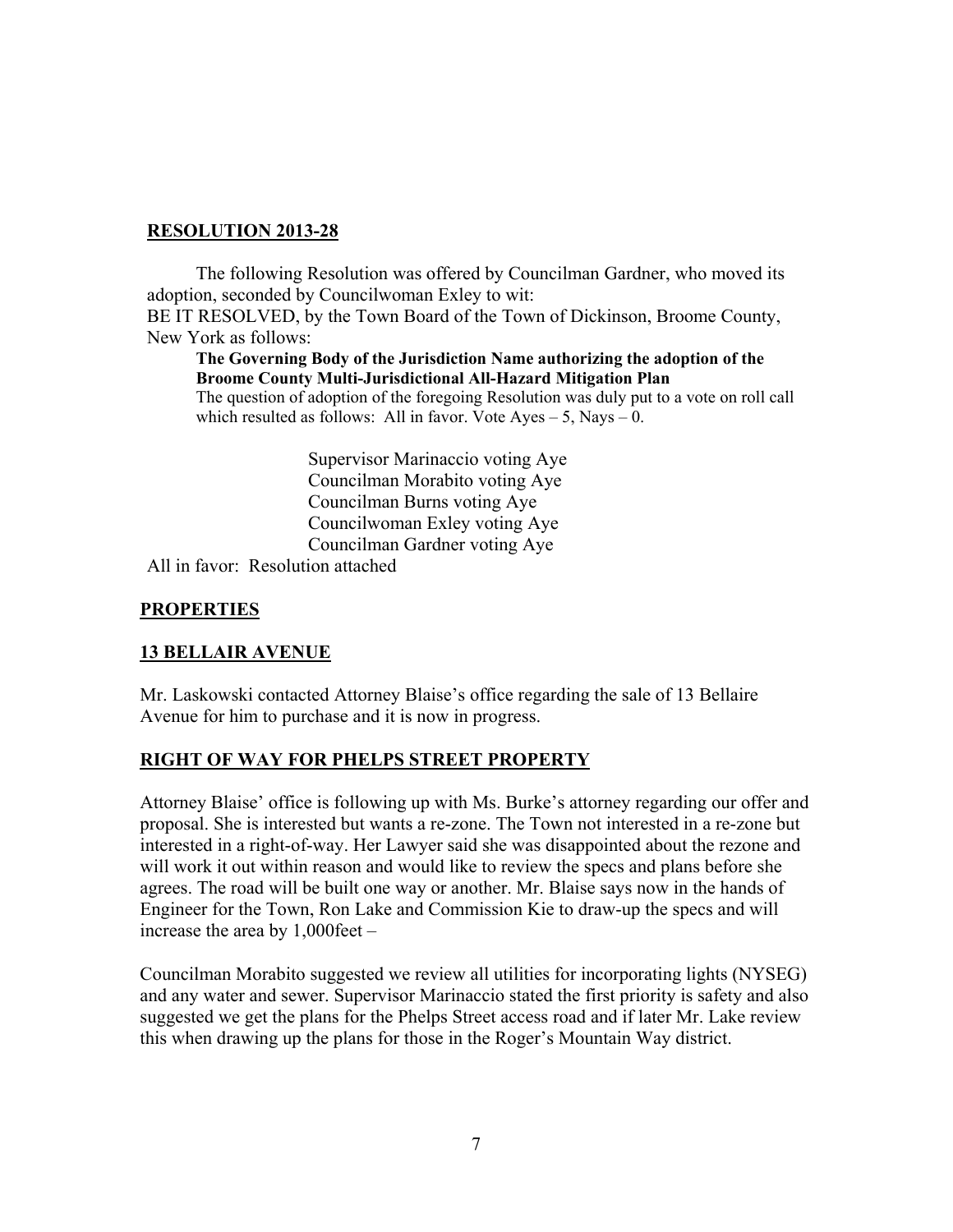It would make it easier to install water lines to Rogers Mt. Way residents if we do it at the same time. First we need to review with a survey to be ready to go by spring 2014. Then see about the utilities.

#### **GARBAGE DISTRICT BID PACKET**

Attorney Blaise has the Garbage District No. 1 and Extensions 1 and 2 bid packet which is a two (2) year contract and includes 517 estimated household units. August  $9<sup>th</sup>$  at 4:00 PM will be the deadline for packages to be due to the Town Clerk. The bid packages will be opened on August  $12^{th}$ . The contract will be awarded in September.

#### **RESOLUTION 2013-29**

 The following Resolution was offered by Councilman Gardner, who moved its adoption, seconded by Councilwoman Exley to wit: BE IT RESOLVED, by the Town Board of the Town of Dickinson, Broome County, New York as follows:

**Revised Proposal for the Town of Dickinson Water Tank with Keystone**. The question of adoption of the foregoing Resolution was duly put to a vote on roll call which resulted as follows: All in favor. Vote Ayes – 5, Nays – 0.

> Supervisor Marinaccio voting Aye Councilman Morabito voting Aye Councilman Burns voting Aye Councilwoman Exley voting Aye Councilman Gardner voting Aye

All in favor: Contract on file.

#### **RESOLUTION 2013-30**

 The following Resolution was offered by Councilman Morabito, who moved its adoption, seconded by Councilman Burns to wit:

BE IT RESOLVED, by the Town Board of the Town of Dickinson, Broome County, New York as follows:

**Approval of Mr. Lake's MS4 for the 2013 – 2014 year and not to exceed \$9,000.** The question of adoption of the foregoing Resolution was duly put to a vote on roll call which resulted as follows: All in favor. Vote  $Ayes - 5$ , Nays  $- 0$ .

> Supervisor Marinaccio voting Aye Councilman Morabito voting Aye Councilman Burns voting Aye Councilwoman Exley voting Aye Councilman Gardner voting Aye

All in favor: Contract on file.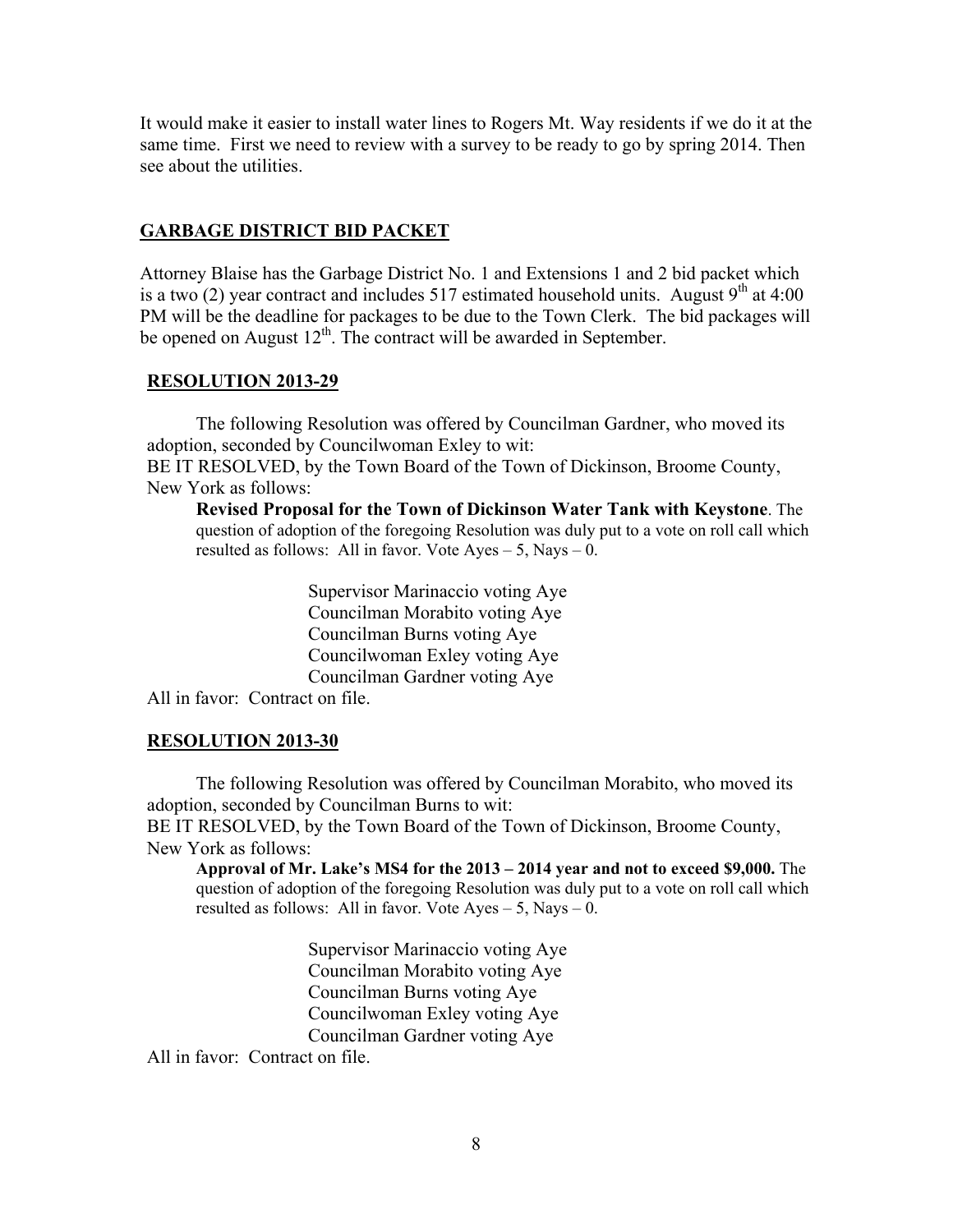# **CHAIR**

# **COMMITTEE REPORTS:**

### **PUBLIC WORKS – WATER DEPARTMENT & HIGHWAY DEPARTMENT**

- 1. Public Works Commissioner Kie reported a problem on N. Moeller Street, 9:30 PM, last Sunday night. The drainage issue was with the catch basin during the latest rainfall. It collapsed the pipe and broke it off. We need to re-engineer and change the design for a cost of \$10,000.
- 2. Railroad crossing on Phelps Street needs maintenance for 2 pipes in the culvert. We are not allowed to touch the Railroad property; Commissioner Kie will send a letter to Railroad with review by Attorney Blaise.
- 3. Flap gate performed well at the Boland Road and Regal Theater part of the Town.
- 4. Catch basins were all OK during this past rainfall. Handled water very well.
- 5. The recent Rosedale Drive After installation of the curbs, we lost about 1 foot total or 6 inches each side; cars parked on the upper part had difficulties. Also Pleasant Court, Ferndale and Iris have various parking issues.

## **MONTHLY FINANCIALS**

Monthly financial report for the month of March needs approval. On motion from Councilman Morabito moved to approve, seconded by Councilman Burns. All in favor.

## **ROAD USE LAW DISCUSSION CONTINUED**

Attorney Blaise brought up the road use local law issue again. Other towns are exploring whether to adopt it. The Town must have a public hearing. Supervisor Marinaccio asked of the board what they think on the advantage to issue permits; uniformity is the key advantage.

In the Town of Dickinson, we have approximately 10 miles of local road. Little of it would be used for the gas drilling and the positives outweigh the negatives. We can always rescind this law if need to be done. We need to clarify in the interim how we will cover the cost. Some of the money will come from sales tax and we can always rescind this law. Per attorney Blaise we would probably need two public hearings, one to adopt the County's local law and one to revise our existing road use local law so it does not conflict with the County's law...